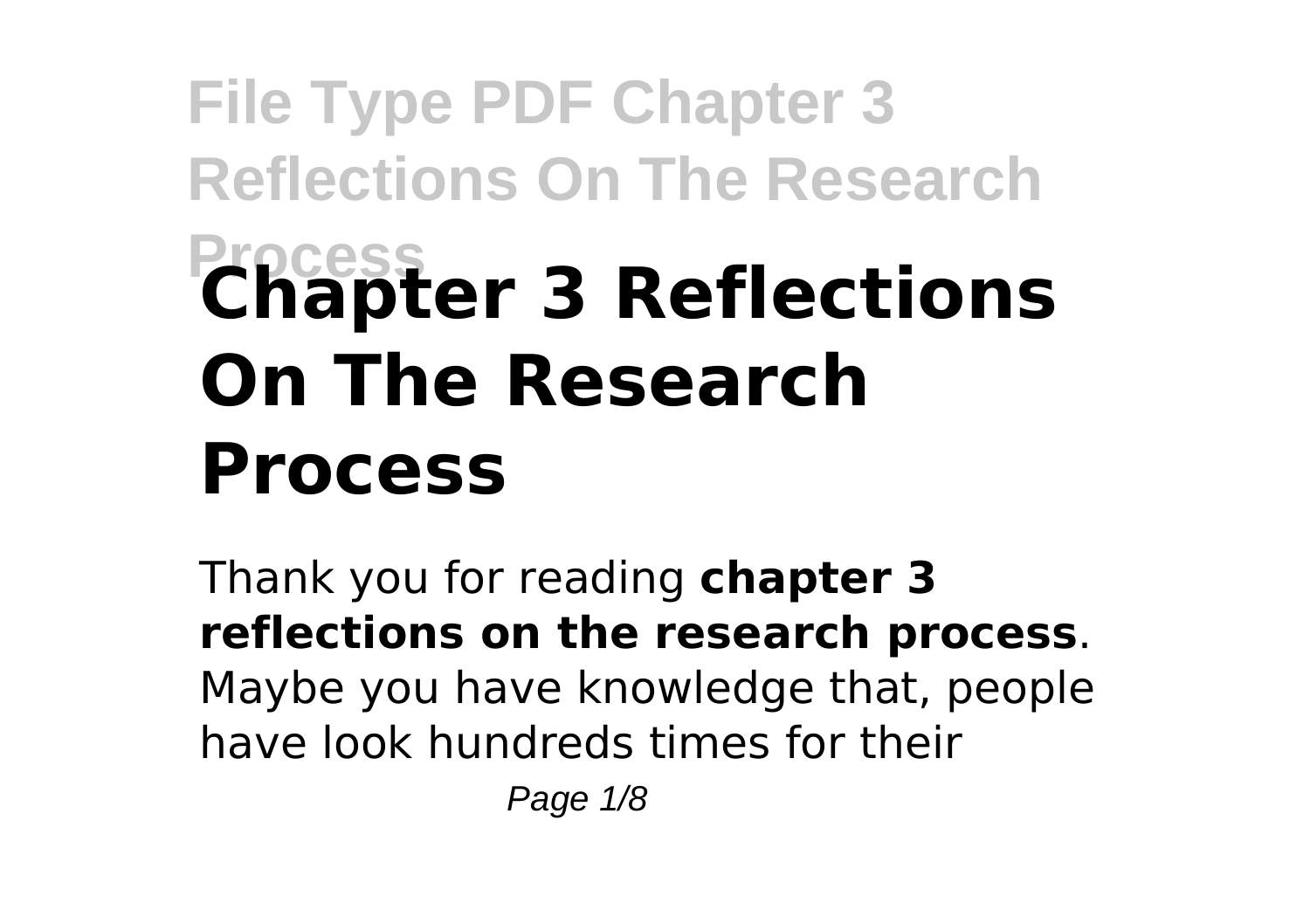**File Type PDF Chapter 3 Reflections On The Research** chosen books like this chapter 3 reflections on the research process, but end up in harmful downloads. Rather than enjoying a good book with a cup of coffee in the afternoon, instead they are facing with some infectious bugs inside their computer.

chapter 3 reflections on the research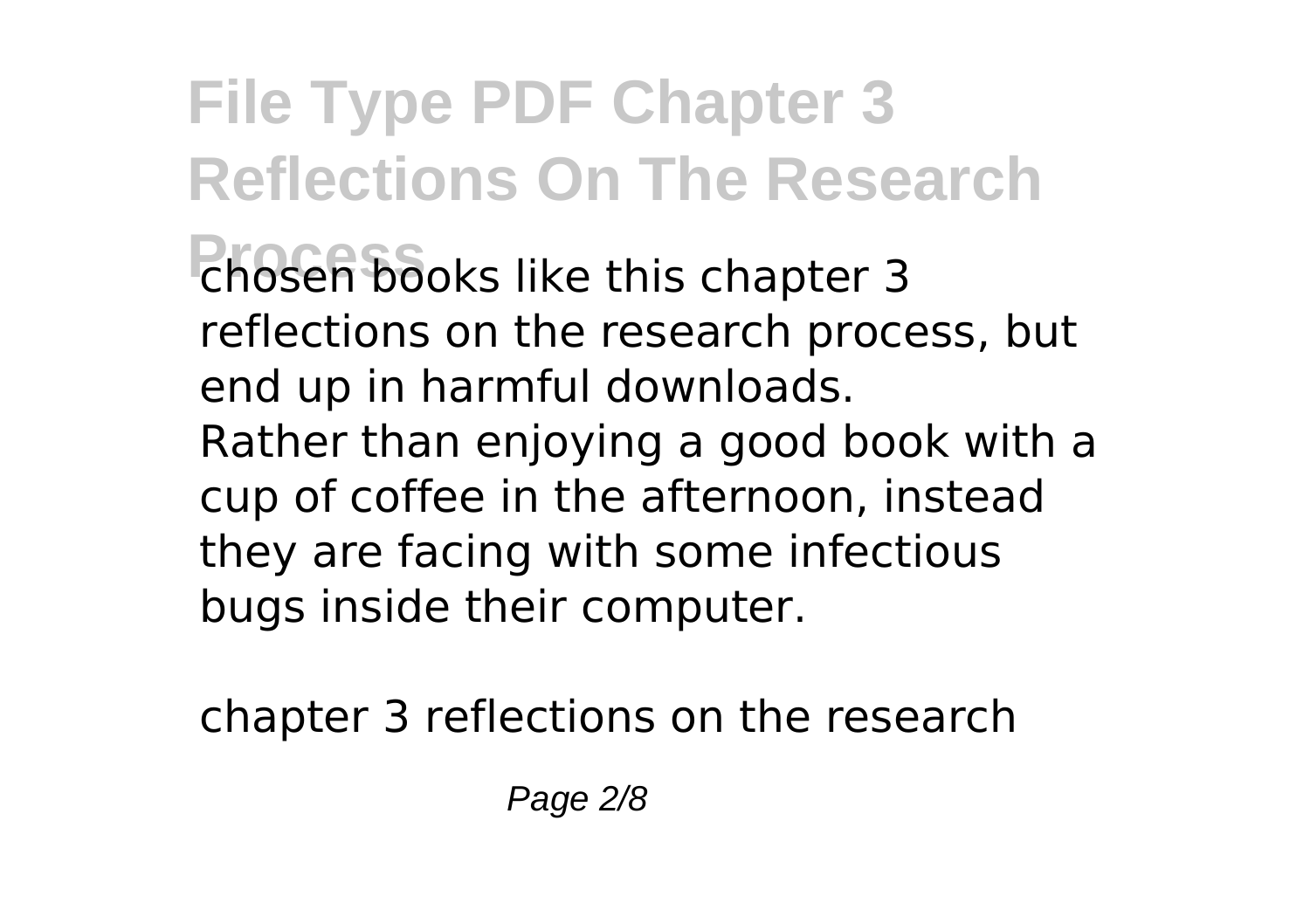**File Type PDF Chapter 3 Reflections On The Research** process is available in our digital library an online access to it is set as public so you can download it instantly. Our book servers saves in multiple countries, allowing you to get the most less latency time to download any of our

books like this one.

Kindly say, the chapter 3 reflections on the research process is universally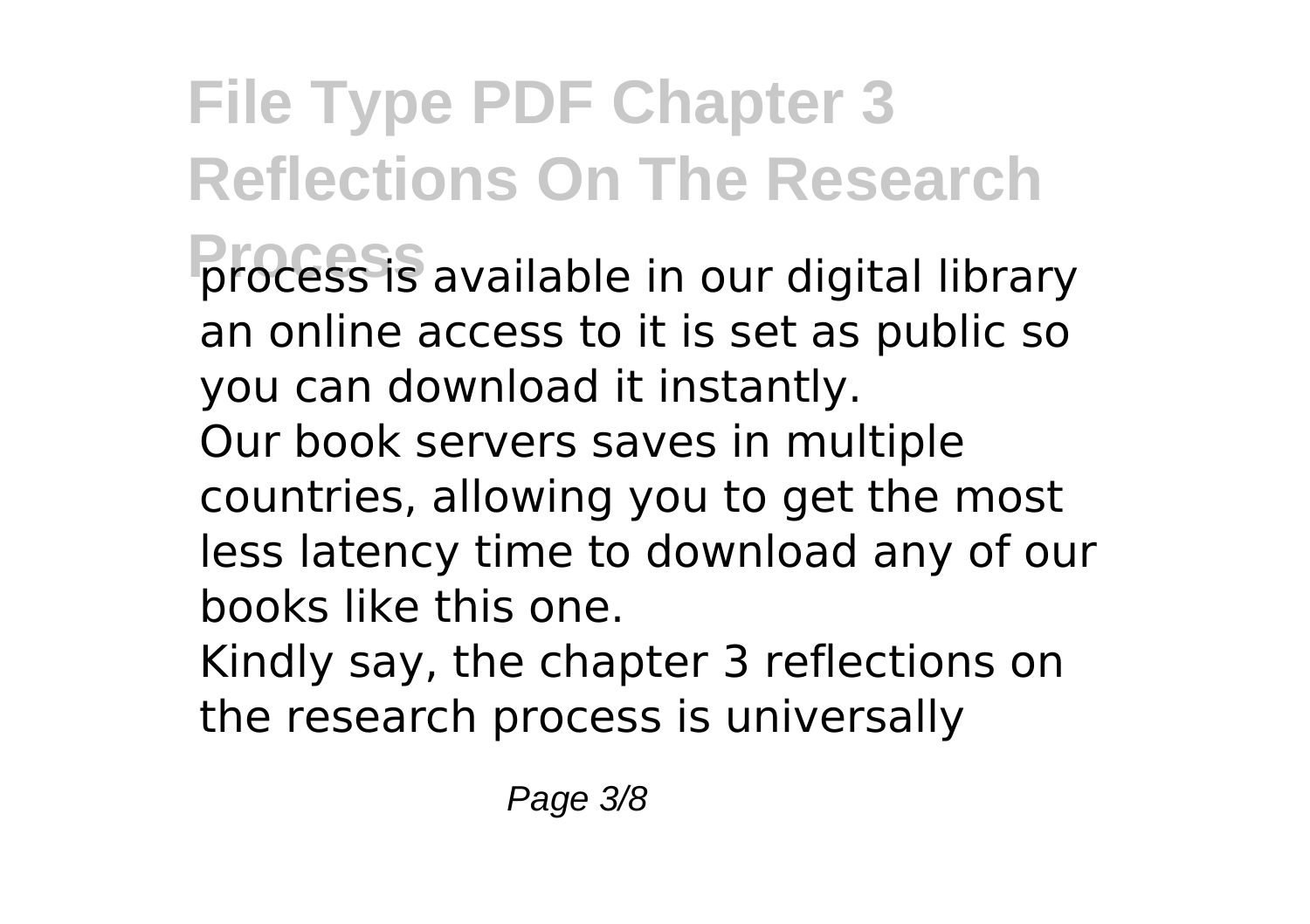**File Type PDF Chapter 3 Reflections On The Research Process** compatible with any devices to read

What You'll Need Before You Can Get Free eBooks. Before downloading free books, decide how you'll be reading them. A popular way to read an ebook is on an e-reader, such as a Kindle or a Nook, but you can also read ebooks from your computer, tablet, or smartphone.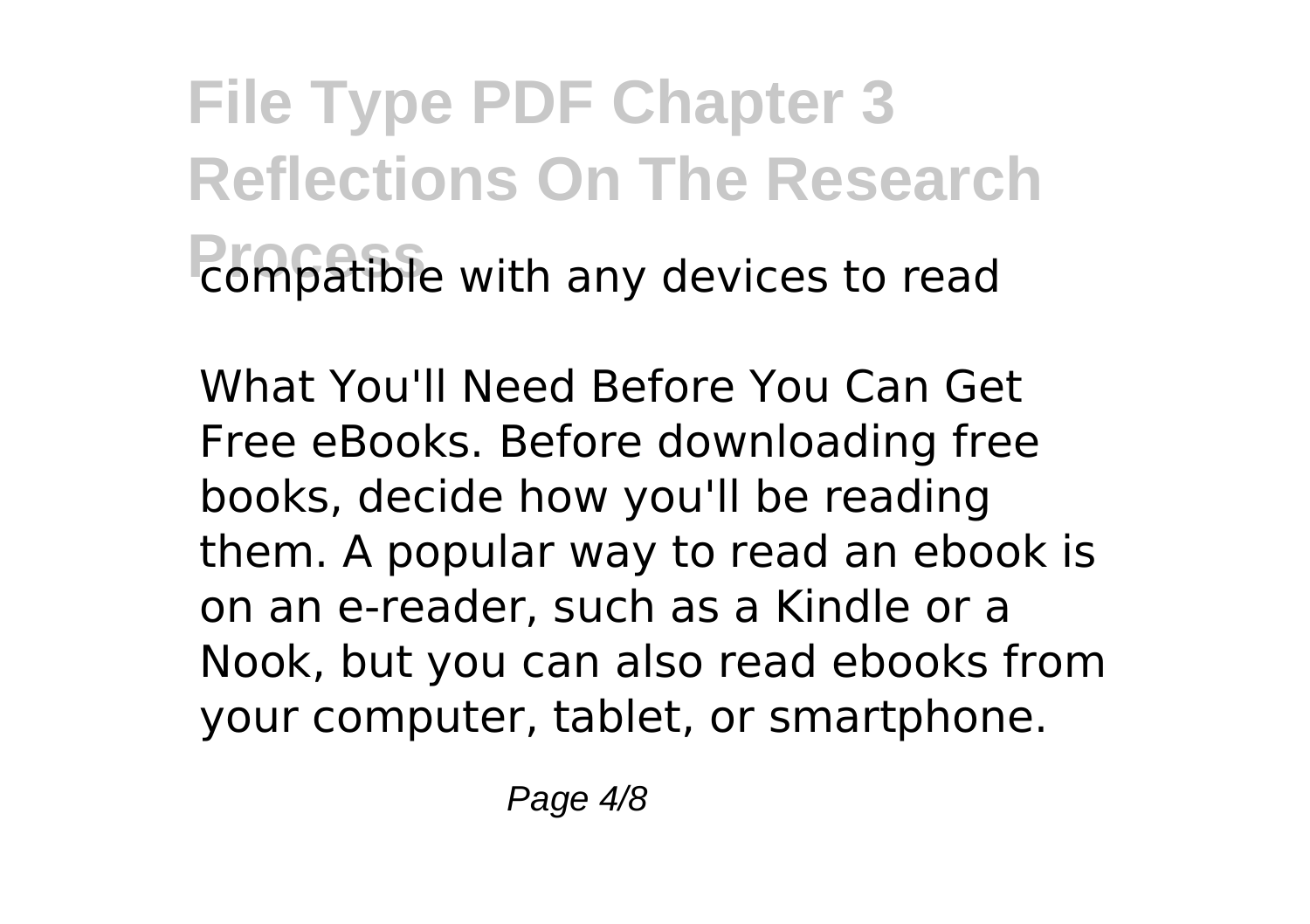### **File Type PDF Chapter 3 Reflections On The Research Process**

### **Chapter 3 Reflections On The**

Activity 3 This is an activity that you will have to do in the dark. In the evening, go out in an open ground with a few friends. Take a torch and a large sheet of cardboard with you. Hold the torch close to the ground and shine it upwards so that its light falls on your friend's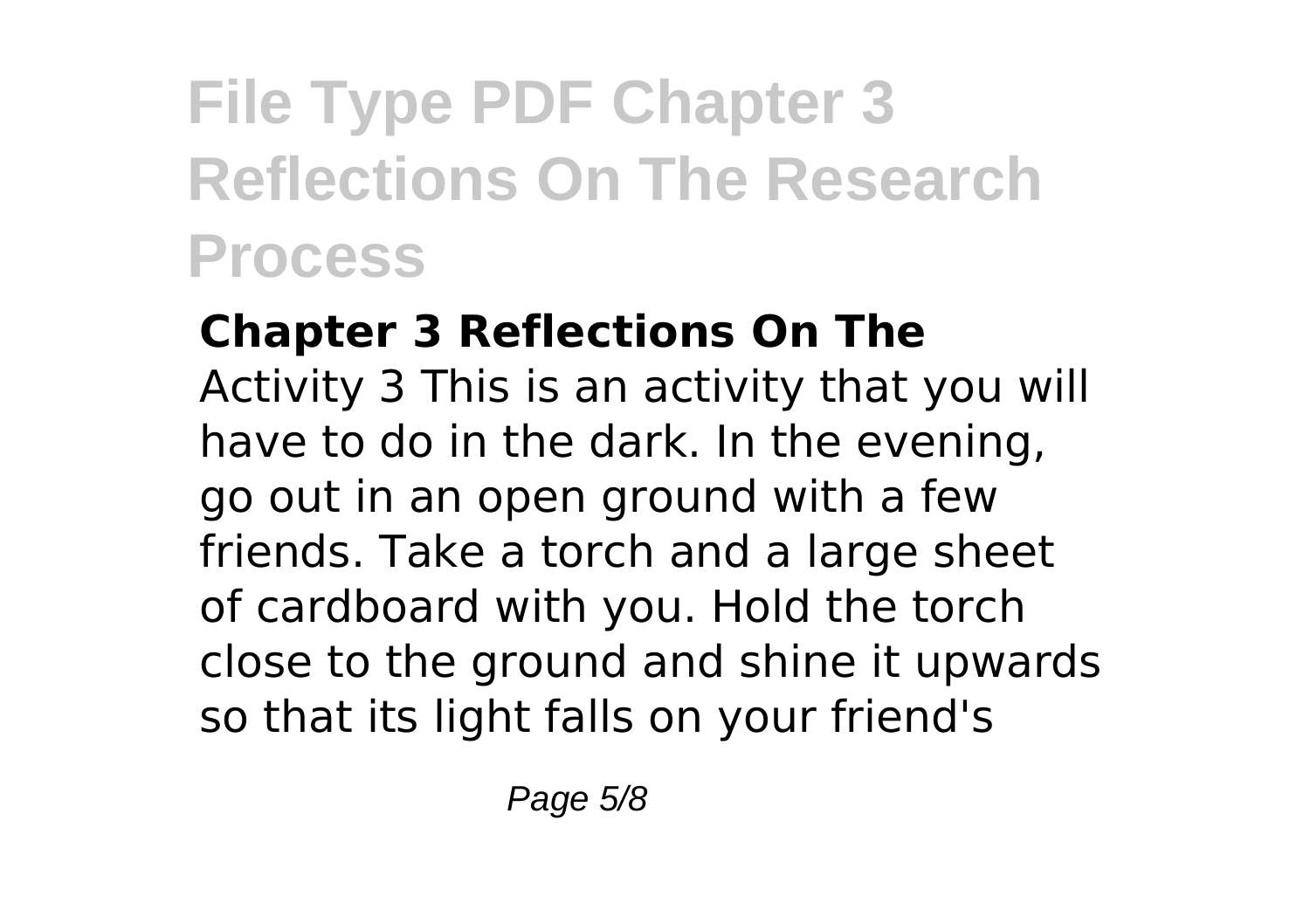**File Type PDF Chapter 3 Reflections On The Research** face. *Y* ou now have a source of light that is falling on an ...

#### **11 Light, Shadows and Reflections W - NCERT**

Chapter 3. Culture Figure 3.1. Graffiti's mix of colourful drawings, words, and symbols is a vibrant expression of culture—or, ... Superficial Reflections on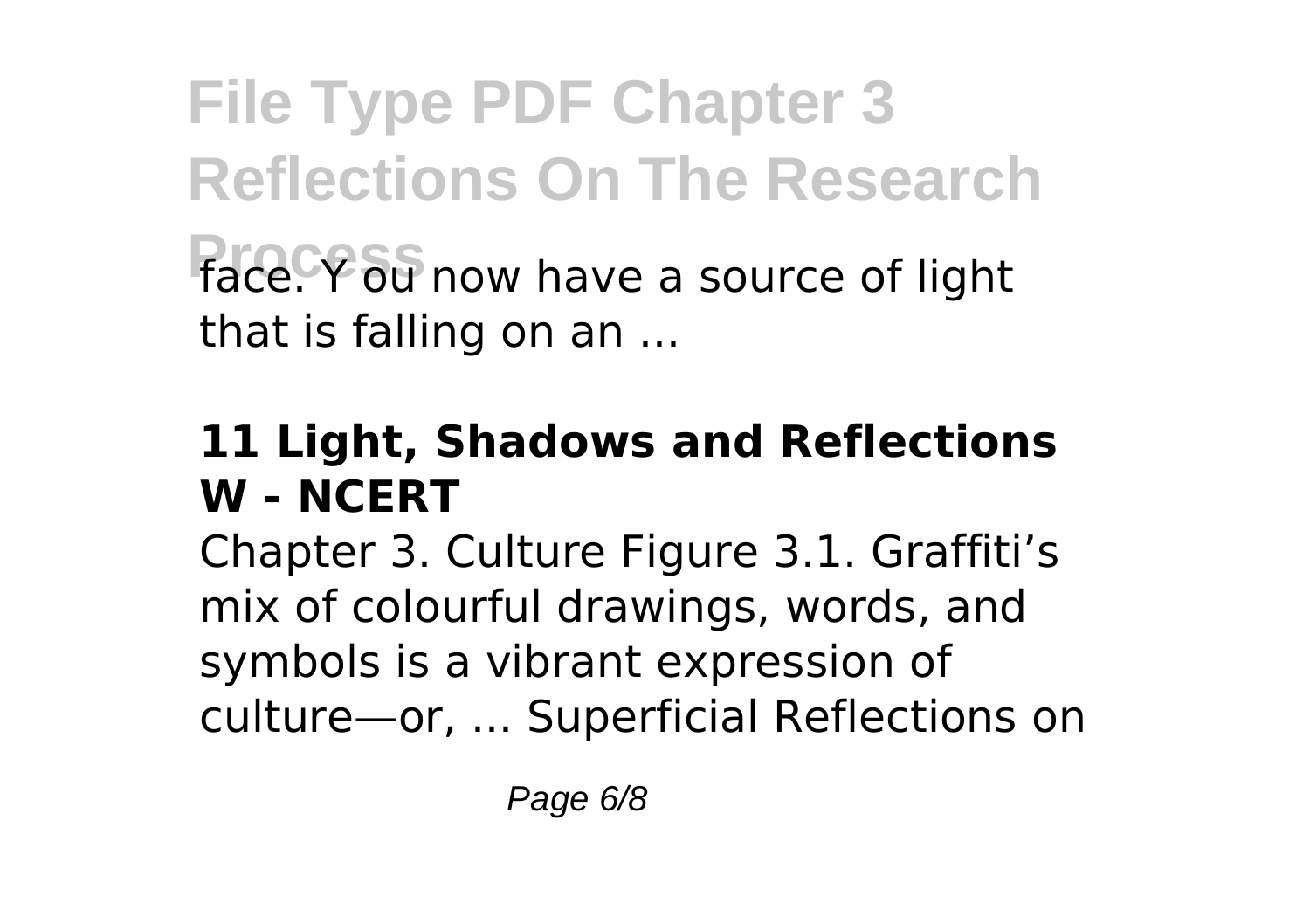**File Type PDF Chapter 3 Reflections On The Research** the Hipster," defined those who were "hep" or "hip" as largely white youth living by a jazz-inspired code of resistance, ...

Copyright code: [d41d8cd98f00b204e9800998ecf8427e.](/sitemap.xml)